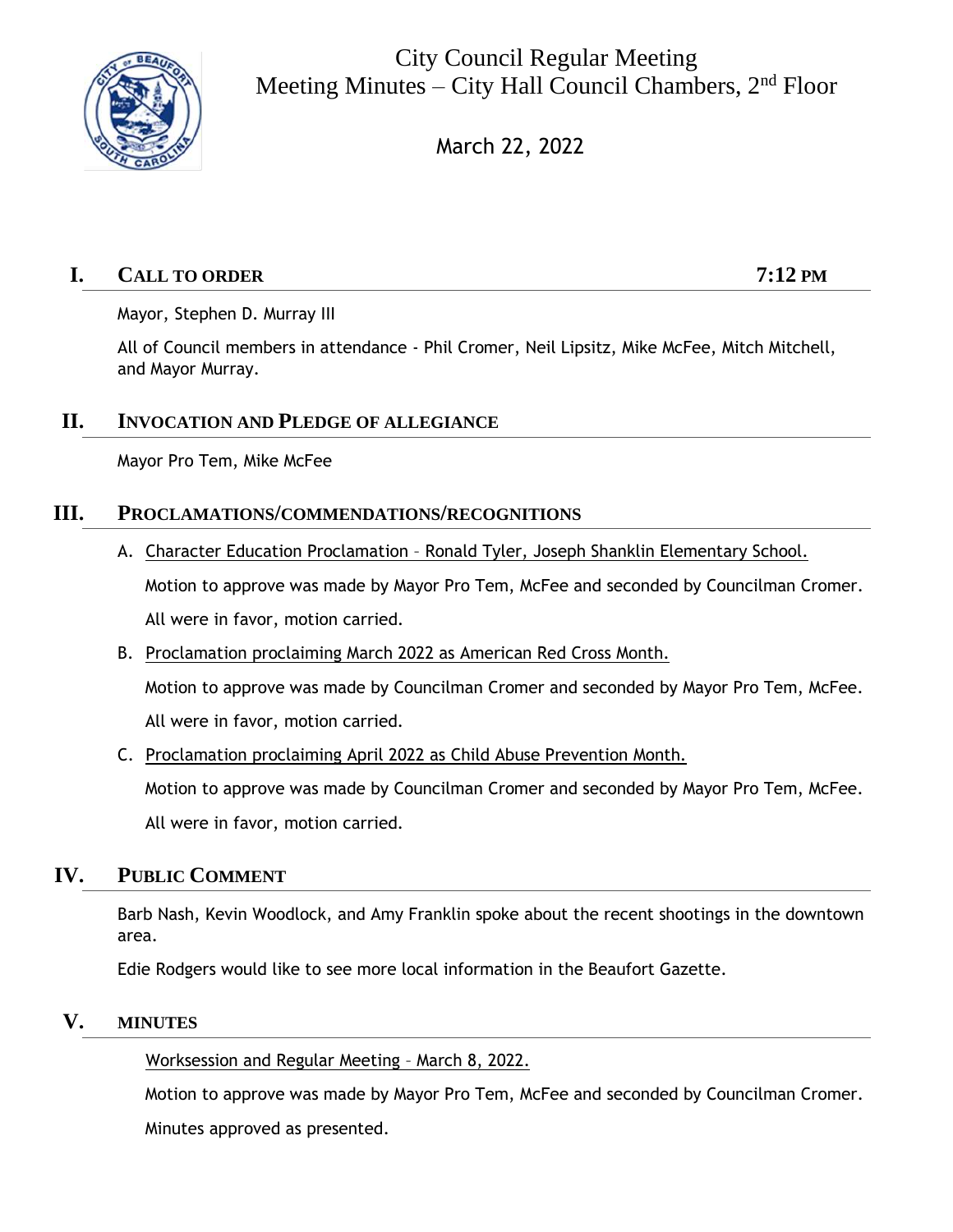### **VI. OLD BUSINESS**

A. Ordinance adopting Beaufort 2021 Comprehensive Plan – 2nd reading.

Motion to approve was made by Councilman Lipsitz and seconded by Mayor Pro Tem, McFee. All were in favor, motion carried.

### **VII. NEW BUSINESS**

A. Request from Beaufort County Library for Co-Sponsorship to host the Kickoff of Summer Reading Program at Henry C. Chambers Park on Saturday, June 4, 2022.

Motion to approve was made by Councilman Lipsitz and seconded by Councilman Cromer.

All were in favor, motion carried.

B. Resolution Electing the Standard Allowance for Lost Revenues under the American Rescue Plan.

Motion to approve was made by Councilman Cromer and seconded by Mayor Pro Tem, McFee.

All were in favor, motion carried.

C. Recommended City Council Summer break schedule.

Motion to approve was made by Councilman Cromer and seconded by Mayor Pro Tem, McFee.

Councilman Cromer made a motion to amend by making the last meeting June 21, 2022, instead of June 28, 2022. Motion was seconded by Mayor Pro Tem, McFee. All were in favor.

Approval on the main motion was unanimous.

## **VIII. REPORTS**

#### **City Manager's Report**

Stated that the Southside Park Taskforce had their kick-off meeting with the consultants to develop a masterplan for the park.

Thanked Beaufort County for adding the Charles Lind Brown Center to their meeting locations for the citizens to give their input to the consultants on the parks and recreation needs in the community.

Reported that the sign is up at the old Bridges School building. Coming soon – Cyber Security and Innovative Programs from USCB. Thanked Public Works for the work they have done around the building.

Mentioned that the boardwalk into White Hall Park is nearing completion.

Thanked the community for their support of the Pride of Place donation program for Ukraine. To date, we have raised \$19,980.00. If you wish to donate, you can still do so until the end of March.

Reminder that on Friday, April 1, 2022, the First Friday event will be taking place downtown.

#### **Mayor's Report**

Thanked Beaufort County for including the Charles Lind Brown Community Center in their Parks and Recreation Survey. Thanked Councilman Mitchell and the Taskforce for getting the word out about the meeting. Was nice to see a good turnout.

Reported that he attended a Mayor's Association meeting last week in Columbia.